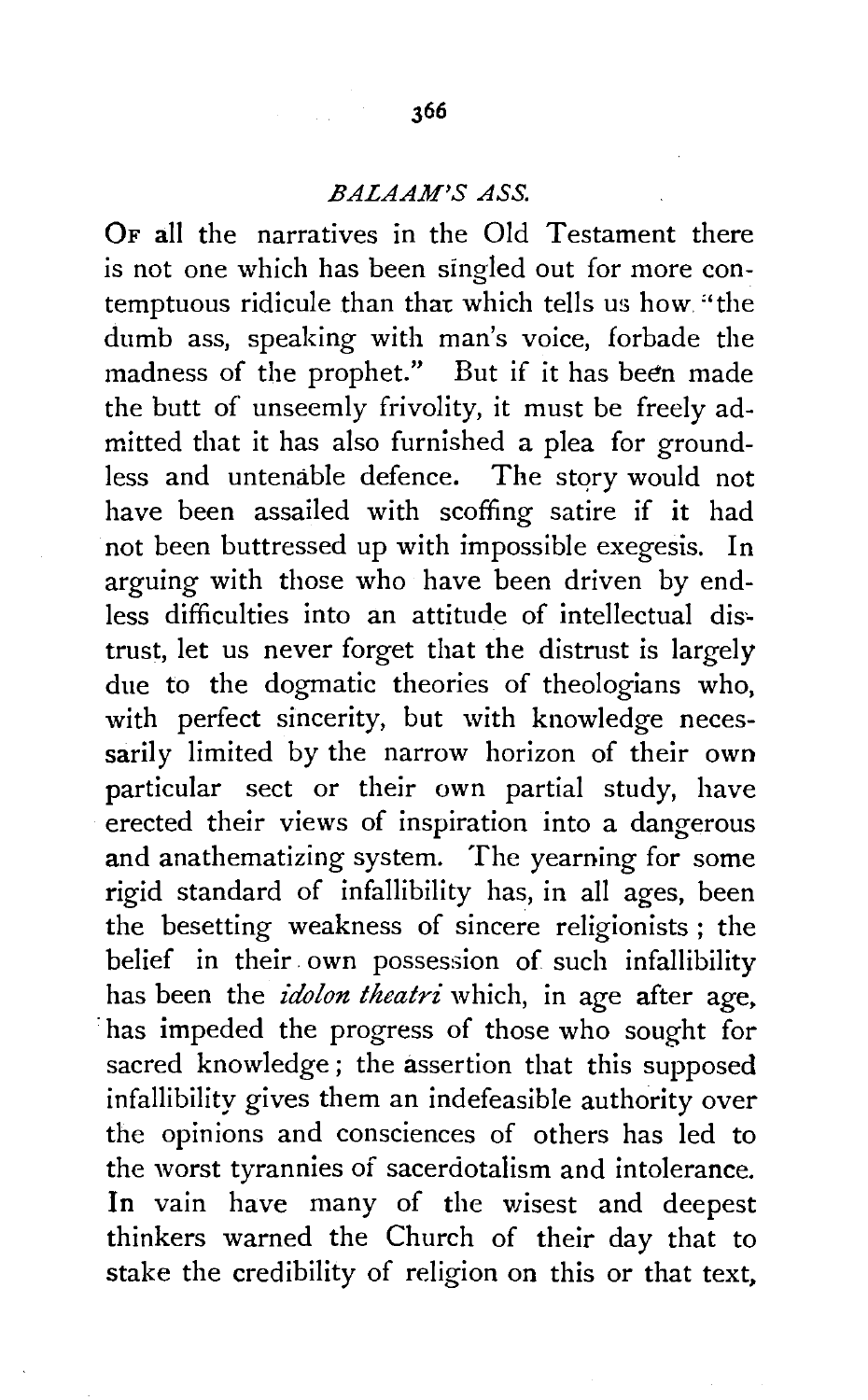and to insist that the whole structure of Christianity must stand or fall with the minute and literal exactness of this or that narrative, is to subject it to fatal dangers and to hedge it round with needless and insuperable difficulties. An unintelligent view of. the nature of revelation-a hard dogma that every word and letter of Scripture-every date. every trivial discrepancy, every popular allusion, every antique allegory, every ordinary proverb, every *obiter dictum auctoris aliud agentis*, is not only divinely inspired, but inspired in a manner so mechanical ·that every phrase which is not professedlymetaphorical must, under pain of anathema, be· accepted as rigidly literal-lies at the root of half the difficulties of thousands of honest minds. It. has been a reasonable excuse for the inlet of a\_ scepticism which is at once perilous and to be pitied. So far as Christians allow their prejudices to placethis positive and enormous stumbling-block in the. path of belief, by the blind and unreasoning repe- $\frac{1}{10}$  tition of assertions which are not found either in Scripture itself or in any Christian creed, they are. deeply responsible for all the deplorable results. which such dogmatism produces. It is not too much to say that the Bible can never be fairly understood or truly valued, even by those sceptics whose scepticism is entirely humble and sincere, until its true significance and position are more largely interpreted and more widely understood. That Holy Scripture is given by inspiration of God-that it contains all things necessary for salvation-is what all believers hold; but to make this belief coextensive with all the traditional views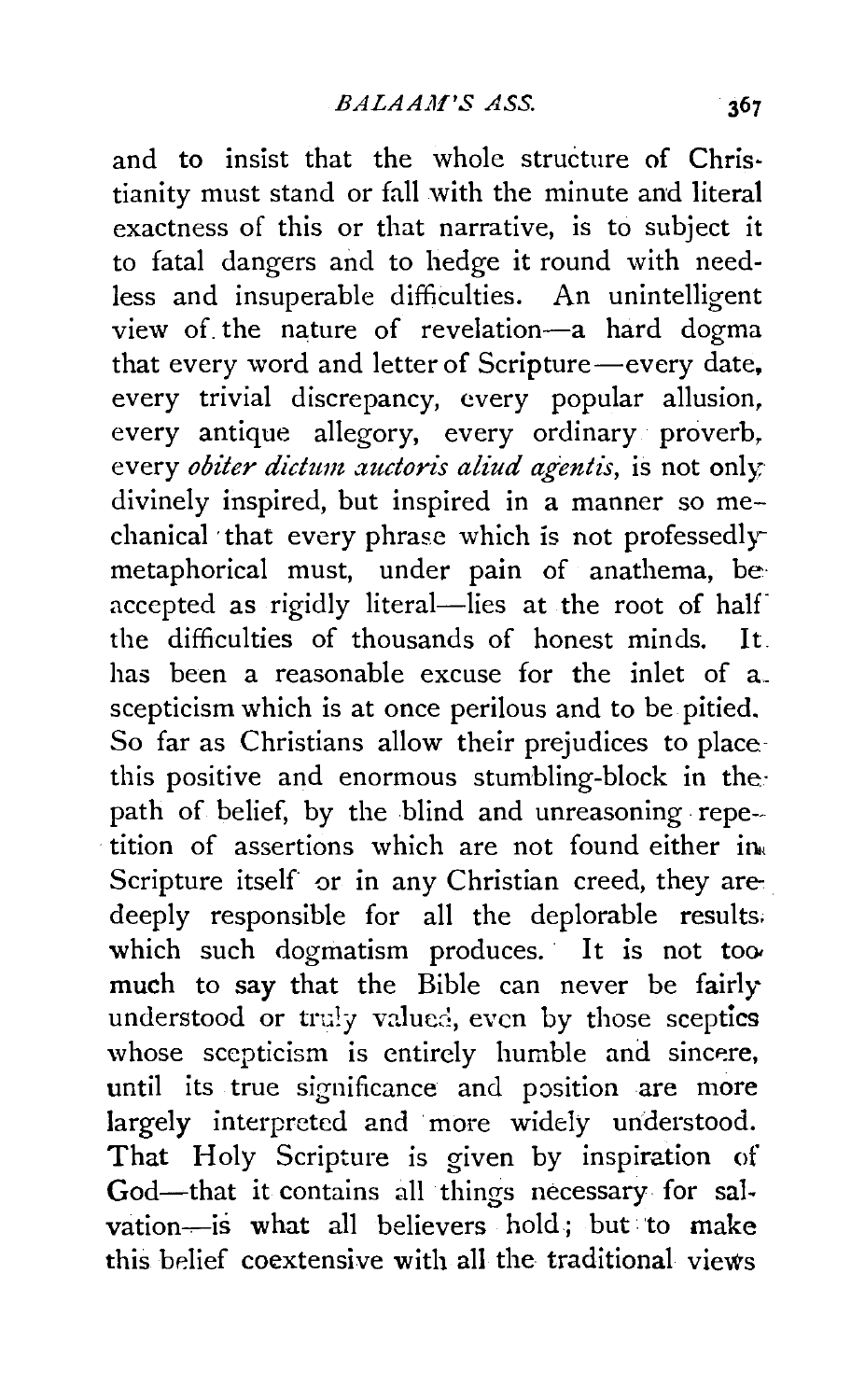of a hard and harmonizing literalism is most unduly to strain both the meaning of language and the possibility of faith.

Now I believe that, when rightly understood, the magnificent Chapters which record the story of the Prophet Balaam do not necessarily involve our belief in any external miracle, beyond those miracles of Providence which we may witness on any day of our lives. I believe that, if a reasonable view of their interpretation had always been taken, they would never have created a moment's difficulty or given rise to a word of jest; and that we , shall be most likely to estimate their moral grandeur aright :if we banish as far from our minds as possible the entire array of learned, or pseudo-learned, arguments which the spirit of system has suggested in defence of the literal acceptance of the story of the ass. That any one can attach one moment's importance to the mere physical aspect-the mere verbal acceptation-of a scene which was so obviously and transparently intended to be the vehicle of great moral lessons, and not merely to excite the astonishment caused by what is supernatural,-is more than can be easily understood. If any one still cherish so injurious a slavery to the letter, let him by all means do so undisturbed; only, in the name of toleration and of sound judgment, if not in the yet more solemn names of Christian knowledge and religious truth, let him be. content with his own personal conviction and not try to enforce by denunciations, which can only recoil upon those who utter them, the, belief in an interpretation which, while in itself supremely unimportant-supremely unim-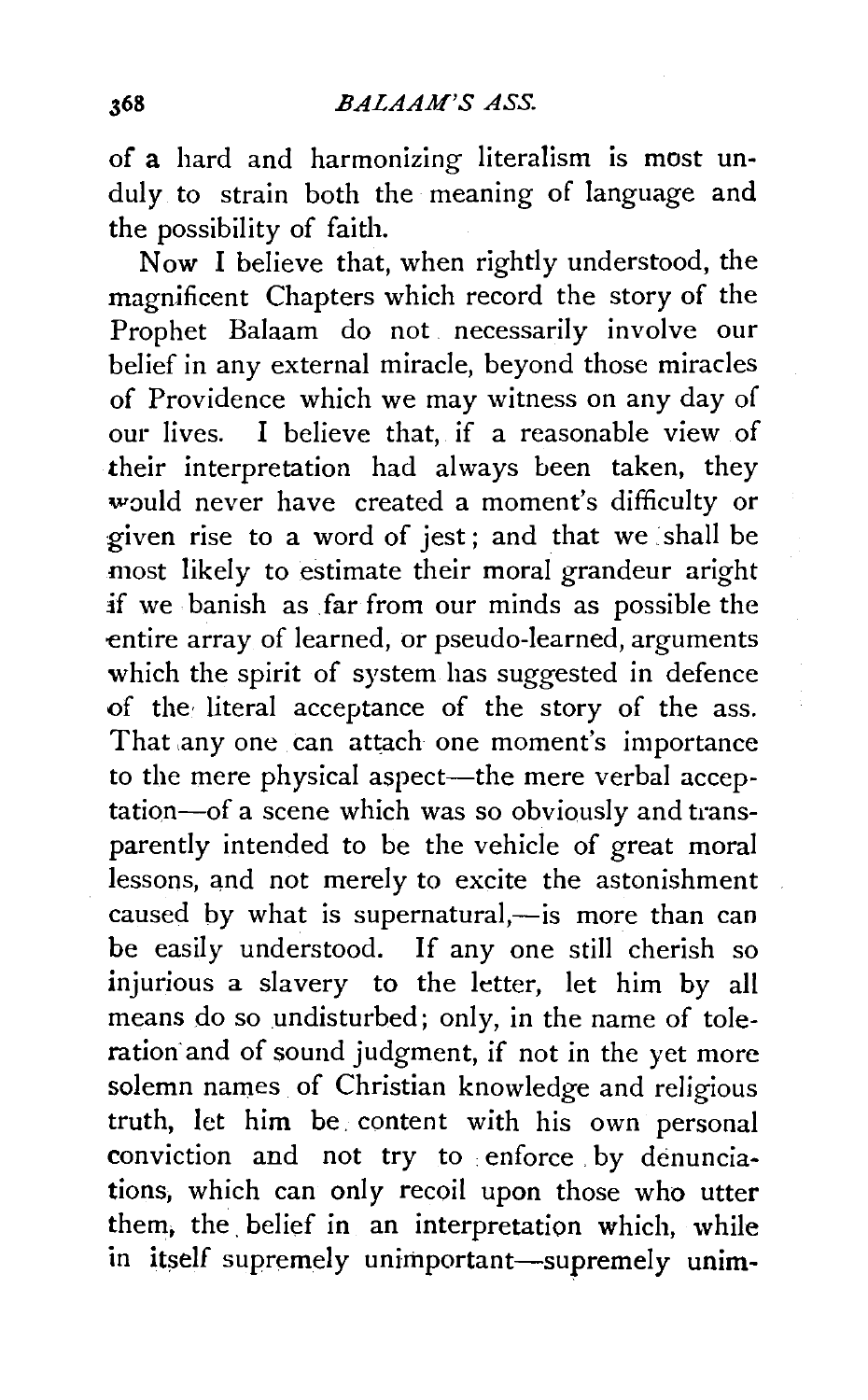portant because it can add nothing whatever to our faith in the majesty and providence of God, or to our acceptance of miracles adequately established-- tends only to bewilder and disturb those who find in the real significance of the story one of the most forcible illustrations which even the Scriptures afford of certain great moral and spiritual laws. At any rate, it cannot be too widely known that Christian faith. and Christian orthodoxy are in no way concerned in any one's refusal to understand literally a story of which the beauty and instructiveness are due exclusively to its spiritual significance. To shew how that story may be regarded-to place it once more in that light of moral revelation which in all ages has constituted its true value to those who desire to learn—to indicate the relation to the entire narrative of the particular episode which has been so determinately ridiculed and so obstinately  $defended - is the sole object of the following$ remarks.

1. Balaam, the son of Beor, is abruptly introduced to us, in the twenty-second chapter of Numbers, as a great Mesopotamian sorcerer, living at Pethor, " which is by the river of the land of the children of his people," $\rightarrow$ or, in other words, as living on the banks of Euphrates in his native land. The names applied to his "divinations " and " enchantments'' indicate with perfect clearness his addiction to forbidden arts; and the significance of the names Balaam, Beor, and Pethor (from roots which mean " to detest," '' to burn," and "to reveal "), though not decisive, and not to be too far· pressed, no doubt furnishes an additional argument to those who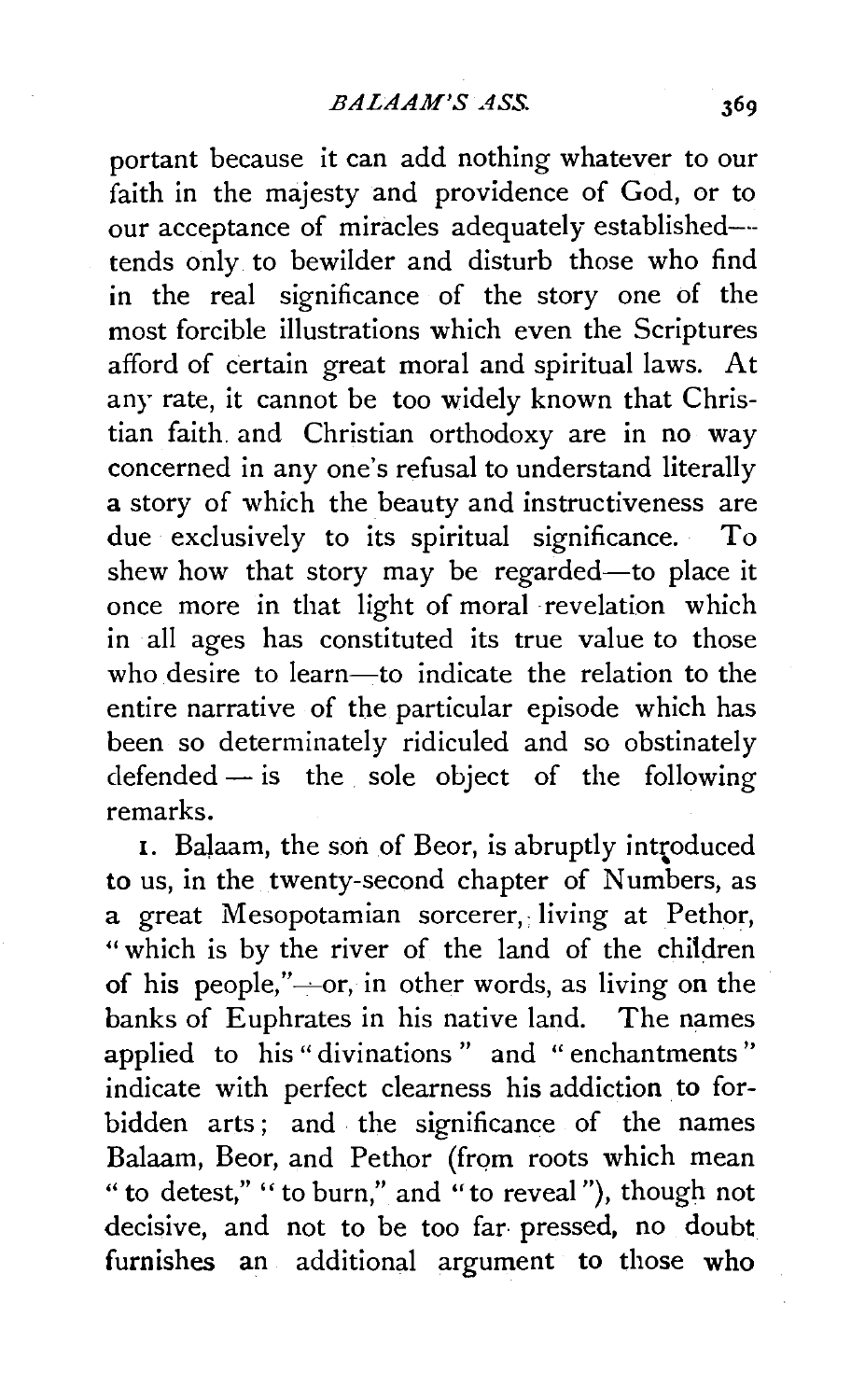regard the whole narrative as purely ideal. As it is not my immediate object to treat it from a critical point of view, but only to shew the bearing of it on great religious truths and principles, this is not the place to furnish ·the reasons which lead to the distinct conviction that Balaam was an actual and well-known personage ; but while this is my own belief, it seems only fair to say that the idealizing of the whole story would no more, necessarily, destroy its value than the maintenance of a similar view with regard to the Book of Job. The main incidents of the episode which relates to Balaam appear to me to be demonstrably historical; but, in the case of every one alike, the value of those incidents must rest *mainly* in the inspired truths which they are so well calculated to enforce, and they may be regarded as a noble vehicle for the inculcation of Divine teaching, even by those who are compelled to doubt as to their historic verity. Does any one attach less value to the Parable of the Prpdigal Son because it is an ideal, not. an actual, story? $-\text{in}$  other words, because it is a parable and not a fact ?

2. Towards the close of the wanderings of Israel in the wilderness, Balak, the son of Zippor, was king of Moab, a country which he seems to have won by personal conquest. The insecurity of an alien dynasty intensified the terror with which he watched the irresistible advance of the children of Israel. Sihon had been slain, and Heshbon, his capital, had been taken from the possession of the warrior Amorites. Og, the gigantic king of' Bashan, had fallen with all his people in the splendid victory of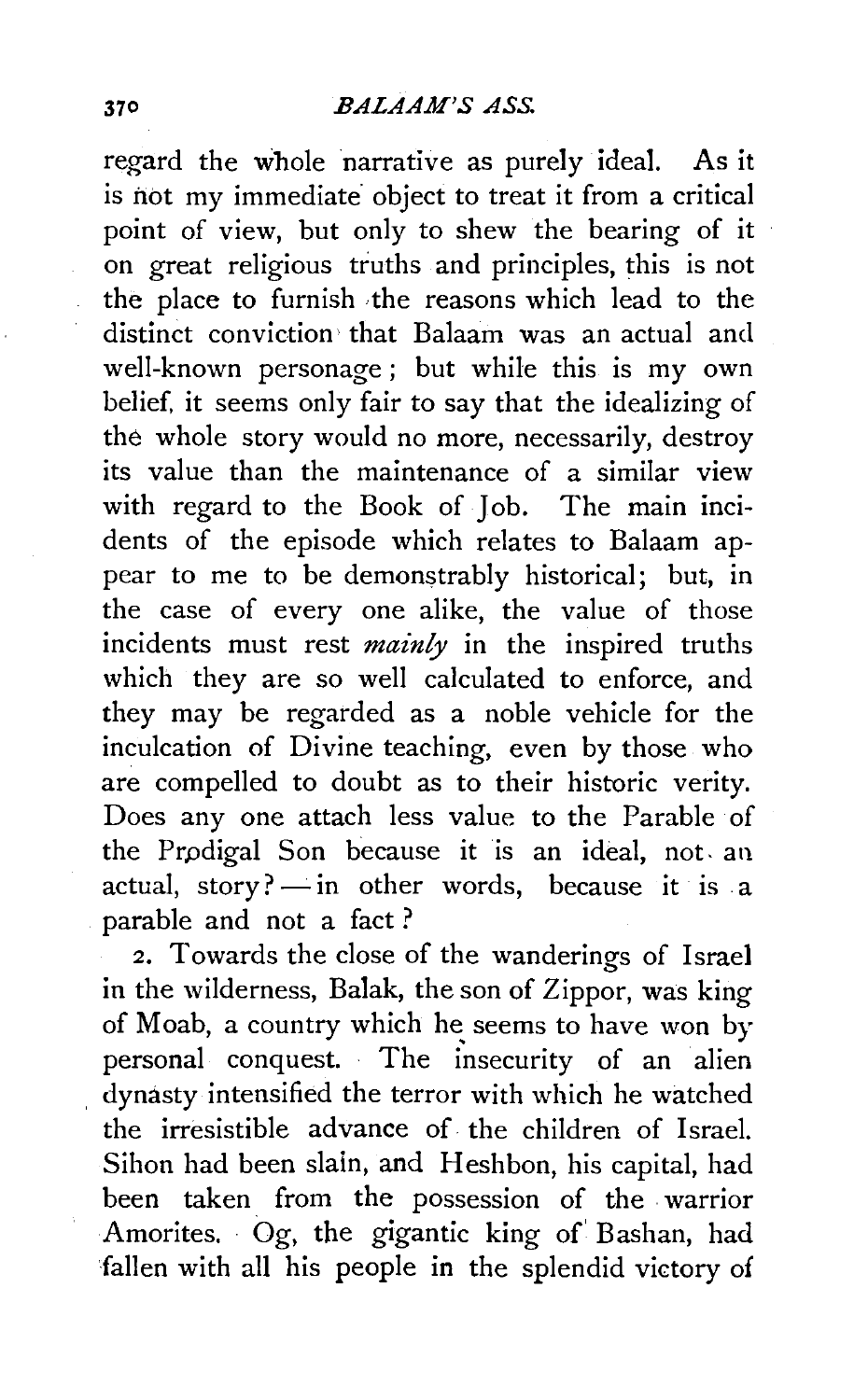Edrei. The whole east of Jordan had thus been subdued by Israel. The Moabites, who had already been defeated by the Amorites, now saw the conquest of their conquerors ; and the Midianites, who had seized the government of the weakened country, watched with extreme terror the advance which threatened to lick up all that was round about them as the ox licketh up the grass of the field. There seemed to be no help in war, no strength to resist in the arm of man. And the gods of the terrified nations were impotent to aid. The Baalim and Ashtoroth had met with signal overthrow, and Chemosh had given no sign that he was ready to avert the woe which had been pronounced upon his people.

3. It was under these circumstances of suspense and terror that Balak sent to Balaam. As the king looked down from Pisgah on the countless tents which broke the monotony of the desert, he could think of no aid sufficiently powerful to blight and arrest the progress of Israel except the enchantments of the splendid sorcerer. There has always existed in the East an intense conviction in the potency of articulated words, and Semitic nations have always believed that not only men, but nations might be fettered fast in the "unclanking chains " of spells and curses. And if so, whose word could have mightier influence over the powers that cause the earthquake than the words of the son of Beor ? So the messengers of Balak started in solemn embassy with the invitation-" Come now, I pray thee, curse me this people,- for they are too mighty for  $me$ : for I wot that he whom thou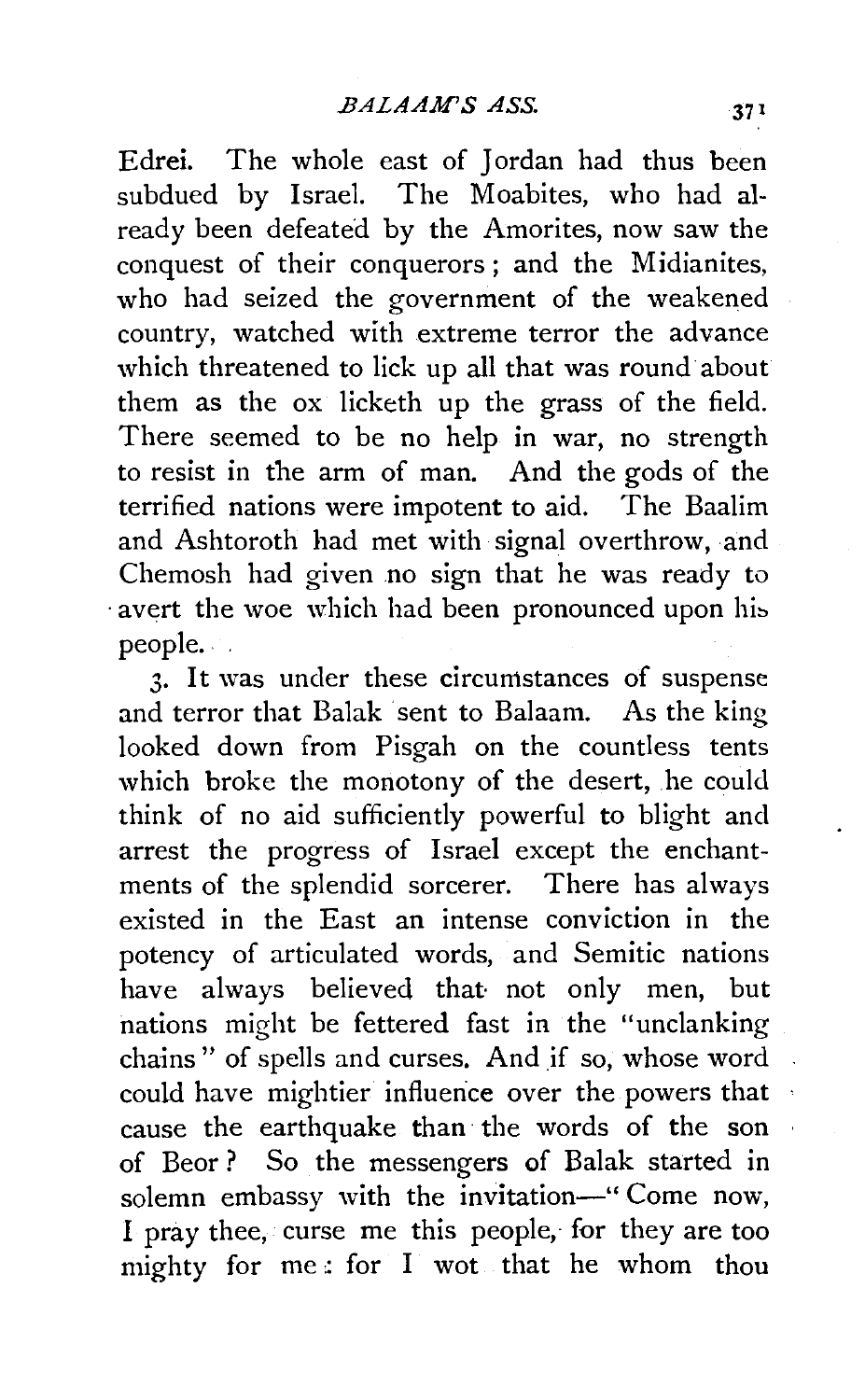blessest is blessed, and he whom thou cursest is cursed."

4· The elders traversed their long journey to Aram-Naharaim and delivered their message. But Balaam-sorcerer and Gentile as he was-had yet such knowledge of the true God, and such insight into the moral law, and such a fire of prophecy burning in a soul otherwise darkened, as to be well aware that the curse is powerless against those whom God protects. He knew that Jehovah, who . frustrateth the tokens of the liars and maketh diviners mad, would only bring retributive ruin on those who attempted to curse a nation which He had conspicuously blessed. But, unhappily for Balaam, · the elders of Moab and Midian appealed to his besetting sin, for they carried "the rewards of divination in their hand." To bid them depart at once would have been Balaam's only safety; but instead of that he paltered with his conscience, and, as though he needed some Divine interposition to tell him how to act, he invites the messengers to lodge there that night. He puts off the firm refusal; he simulates a doubt as to the distinct duty. He must forsooth have a vision of God, which he secretly hopes may permit him to take the rewards and go. But this time his conscience, though it swerves and wavers, does not yield. . God comes unto Balaamso transparently allegorical and anthropomorphic is the narrative-and asks him "who these men are." Balaam tells Him, and is distinctly forbidden to accept their invitation.

5· But if the evil spirit of covetousness had for the moment been exorcised, if the dictate of con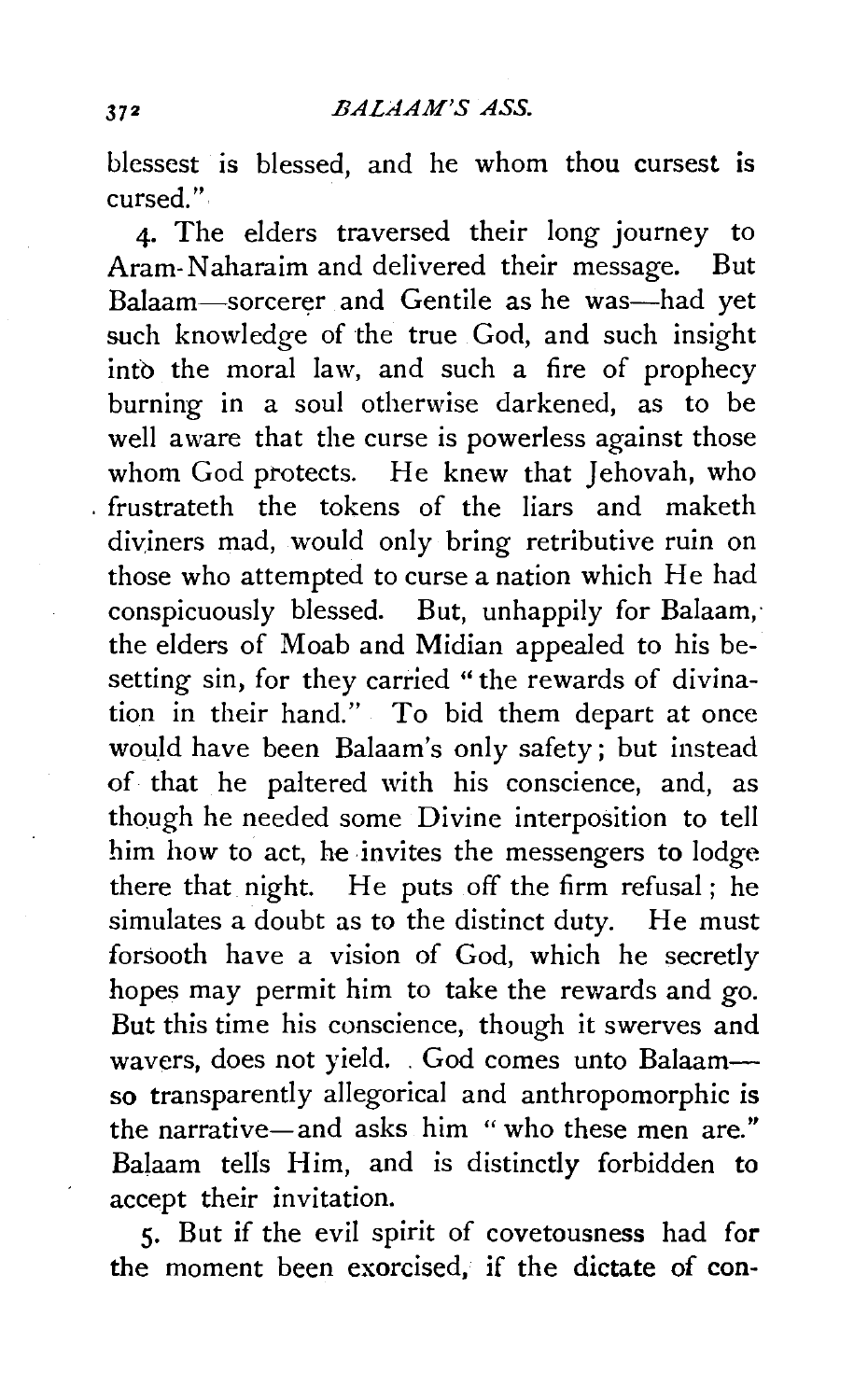science had for the time prevailed, the original weakness and insincerity produced their own terrible Nemesis in the swift recurrence of the moral crisis. Balak, at any rate, is desperately in earnest, and sends "princes, more, and more honourable" than the first, with a yet more urgent message and yet more splendid promises. The temptation comes back upon Balaam, "terrible and with tiger's leap." The very boastfulness of his talk about refusing a house full of silver and gold is a bad omen, in which Balaam must have felt, as Balak had done instinctively, that an implied "yes'' lay under the ostentatious " no." The very form of his refusal revealed the images amid which the thoughts of Balaam were lingering. Again follows the same pretence of indecision, the same implied necessity for further direction, the same hypocritical desire to be directed, when all was already so unmistakably plain. And now the guilty longing is followed by the penal permission. The erring desire is left to bring about the consequences of its unimpeded fulfilment. · It is a terrible omen when the offended conscience sinks into sudden silence. There is a fearful irony in its extorted connivances. "Do it," said the Heathen oracle in answer to him who asks if he may betray a trust-"do it;" and then there follows in a whisper the fearful *"but."*  Sometimes the consequence is supplied-". Walk in the light of thine eyes, but remember that for all these things God shall bring thee into judgment." Sometimes, which is still more terrible, the scorn of prophetic irony speaks with disdainful gaiety, and adds no more - "Go up to Ramoth-Gilead, and prosper, for the Lord shall deliver it into the hand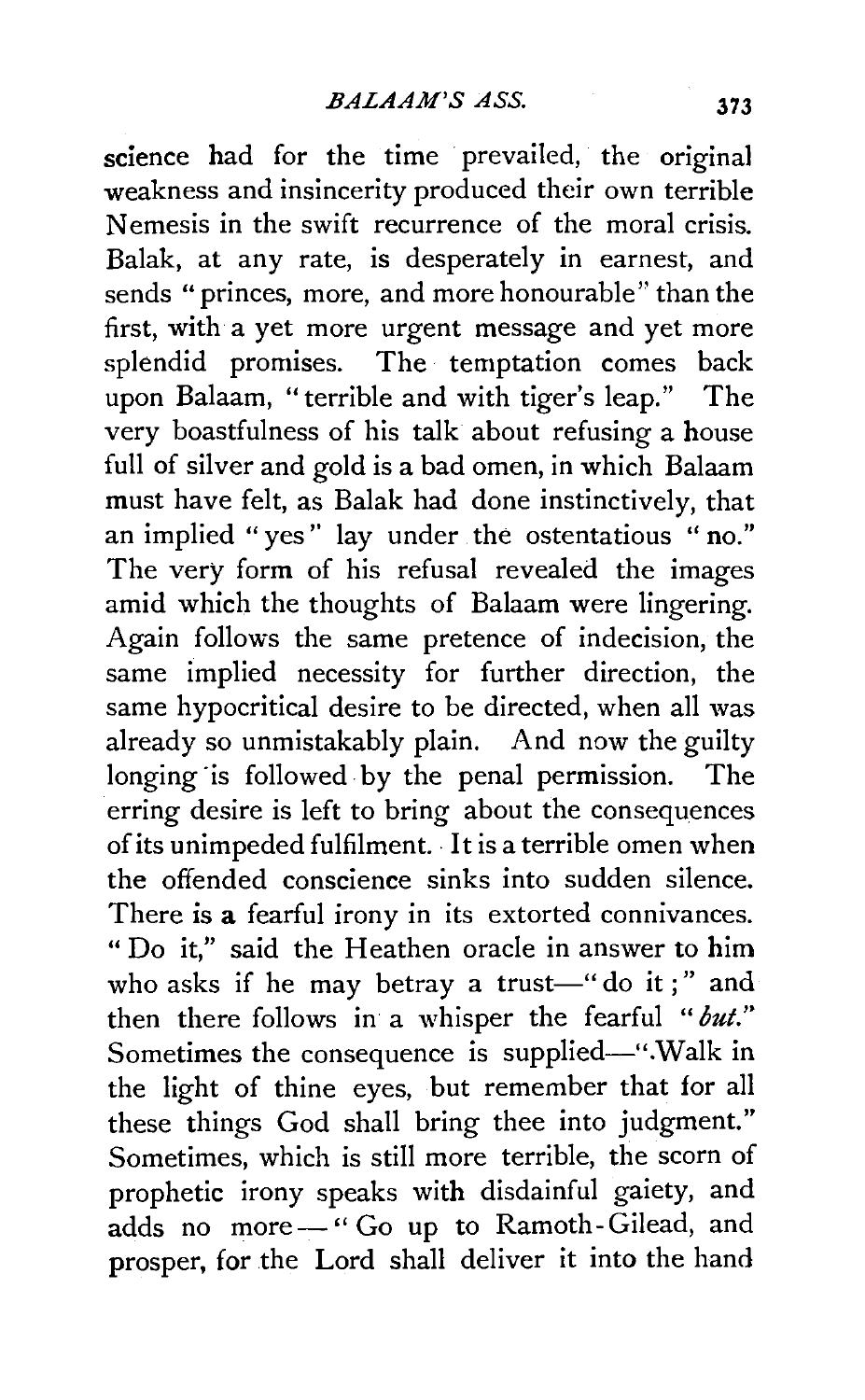of the king." The idolater is answered-and is answered unconditionally-according to his idols. The fiat goes forth-" Ephraim is turned unto idols."-what then? Punish him? Let loose against him the healing miseries of famine, and fire, and sword? No.—" *Let him alone.*"

6. Temptation assailing a besetting weakness; the temptation only half resisted; the temptation bounding back like a half-baffled wild beast, with more resolute rage, against a weakened enemy ; the  $t$ emptation completely and penally victorious ;—such, up to this point, have been the stages of Balaam's career. He is permitted, or half permitted, to do what he chooses to think is best; he is suffered to walk in the way which seemeth right to him, though the end thereof are the ways of death. God says, " If the men come to call thee, rise up and go with them." Whether the men came and called him or not we are not told, but, at any rate, Balaam rose up in the morning and saddled his ass and went. He has gained his point; he is on the high road of disobedience : like a baleful and delusive meteor glimmers before him the house full of silver and gold. But, though he has gained his point, he is not happy. Remorse follows remonstrance. He knows too well that he is but the victim of just irony and wrath. God's anger is kindled; the angel of the Lord is standing in the way for an adversary against him.

7· But he will not see the opposing angel. The gleam of the avenging sword, the waving of the white robes, are lost upon him. The ass sees ; the dumb ass is sensible of the danger and terror in the path, but not he who gave himself the proud title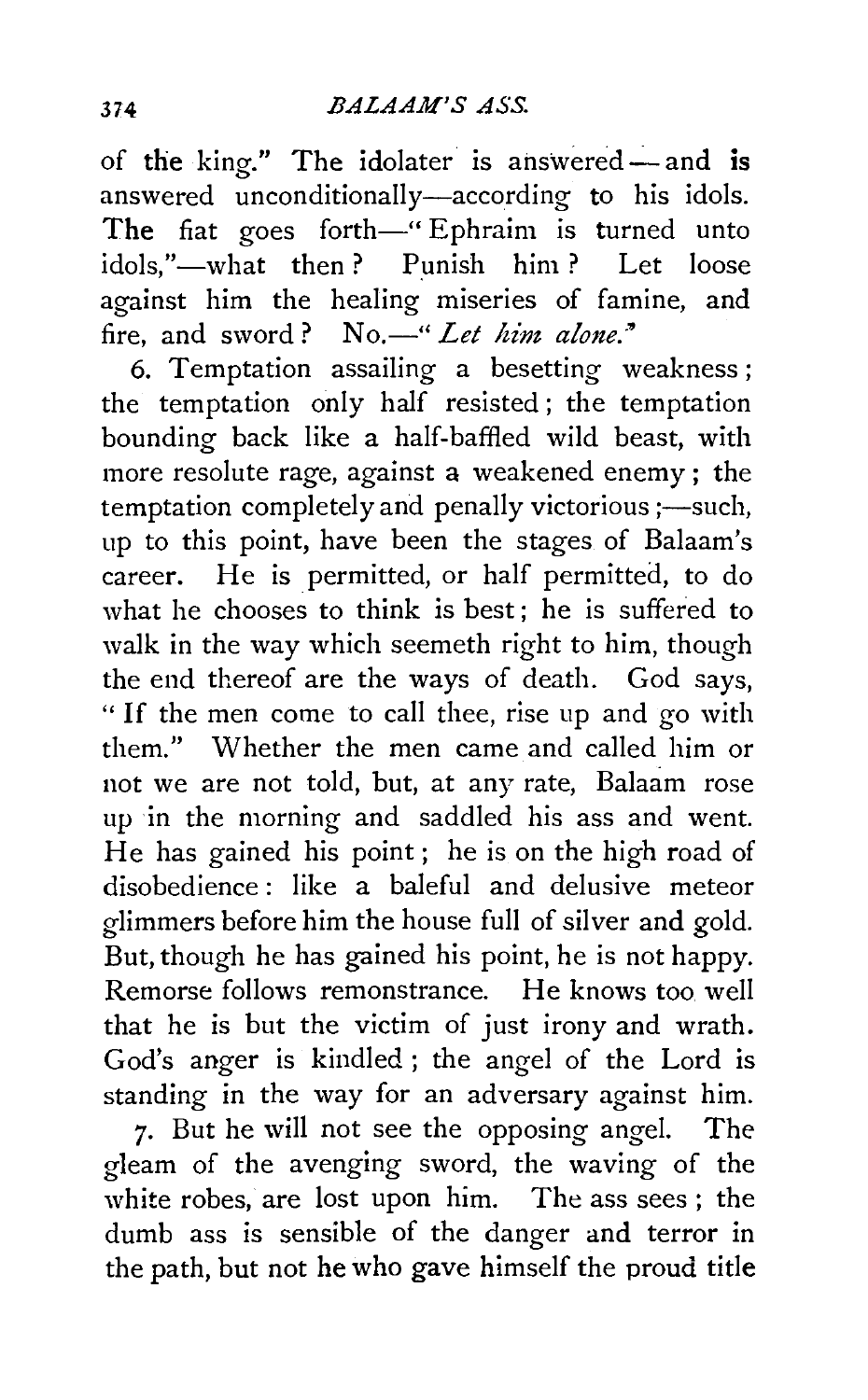of "the man whose eyes are open, who heard the words of God, who saw the vision of the Almighty, falling into a trance, but having his eyes open." Could there be a symbol more rich with significant warning ? Is not history, is not the common experience of life, full of instances of men who advance blindly, boldly, unconsciously, to manifest destruction ? All around see it; we might imagine that the very animals, the very dullest of the dumb creatures, see it ; but the man sees it not. God sprinkles penal blindness over illicit lusts. The eyes that will not see are sealed ; the ears that will not hearken are stopped ; the heart is made hard and gross that will not understand; the iron sinew is stiffened in the neck that will not bend.

8. The warning accident, the sinister omen, the doubts and fears which it ought to have inspired, are all ignored or set at naught. Balaam smites the ass which has· turned into the field, and so drives her into the way. That way is now evidently drawing near to some city, for it lies through a vineyard, protected on either side by two walls which only leave between them a narrow path. In that narrow path the angel is standing, and though Balaam is blind, the ass sees that the danger is now still more imminent, and so, thrusting herself close to the wall, crushes Balaam's foot against the wall. Again Balaam smites her, and then, as if to allow time for the incident to teach its lessons, as if to give an interspace for thought and penitence and warning to work a change in the Prophet's distorted will, the angel of the Lord goes further. But ' warning not taken is the very presage of destruc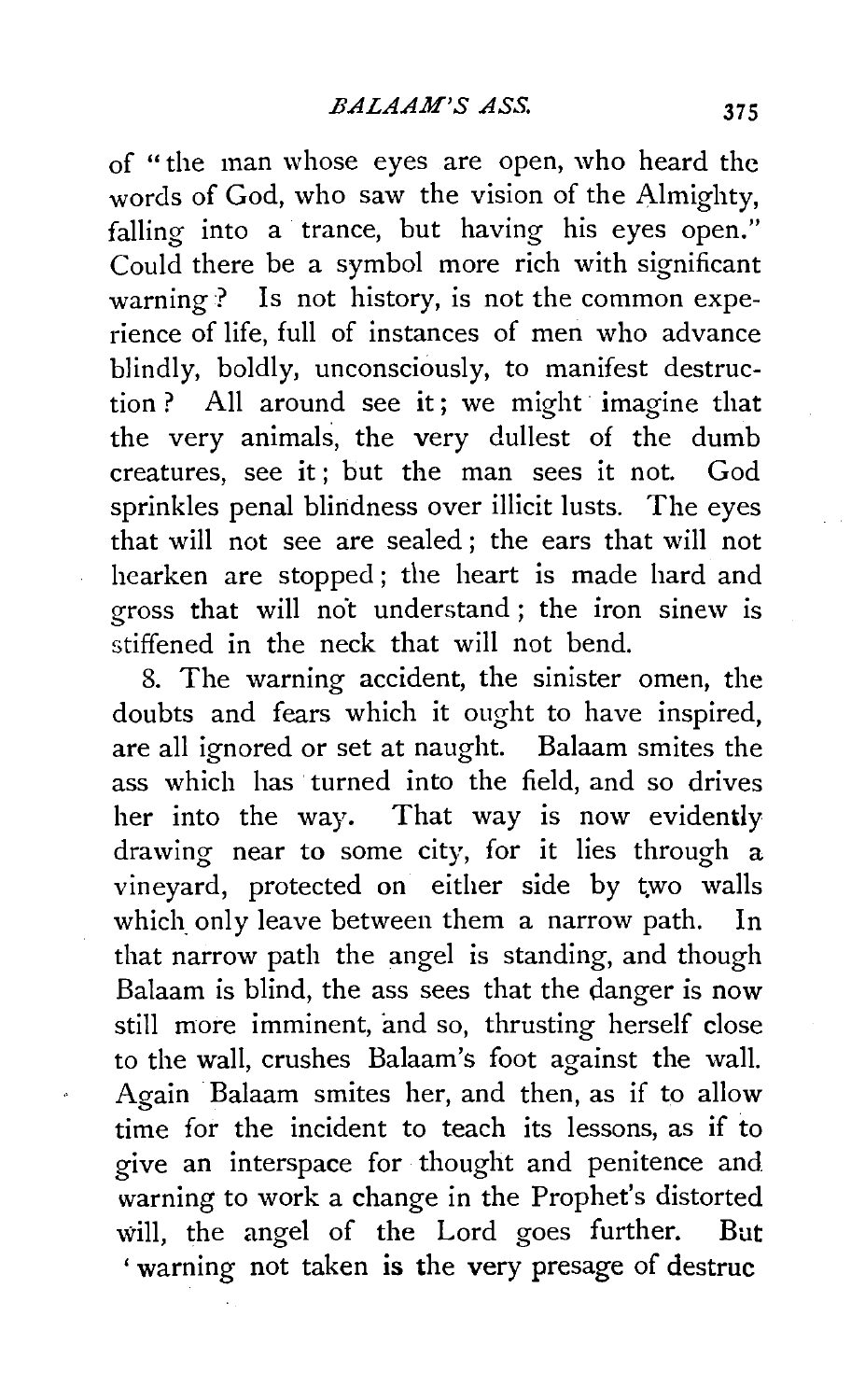tion," and the angel has only removed to take his stand more irresistibly, more imperiously, at a spot where there is no way to turn either to the right hand or to the left. Still blinded, the Prophet advances on his unhallowed mission, and now the terrorstricken ass, which has all along been conscious of the dreadful obstacle to her progress, falls down under Balaam,—and a third time he smites her.

10. So far all this is perfectly simple and easily intelligible, for every one who has studied the strange phenomena of animal life is aware that animals frequently shew signs of liability to mysterious and apparently inexplicable terror. But at this point comes the crisis of the story. "And the Lord opened the mouth of the ass, and she said unto Balaam, *What have I done unto thee, that thou hast smitten me these three times? And Balaam said unto the ass, Because thou hast mocked me : I would there were* **a** sword in mine hand, for now would I kill *thee. And the ass said unto Balaam, Am not I thine* ass, upon which thou hast ridden ever since I was *thine unto this day? was I ever wont to do so unto thee? And he said, Nay.* 

" *Then the Lord opened the eyes of Balaam, and he*  saw the angel of the Lord standing in the way, and *his sword drawn in hi's hand·: and he bowed down*  his head, and fell flat on his face."

11. Now contrast the literal and the ideal interpretation of this passage.

If taken literally we have the unnatural, wholly needless, and I had almost said revoltingly-abnormal portent of a smitten ass asking its master a question, and wishing to know the reason of its punishment.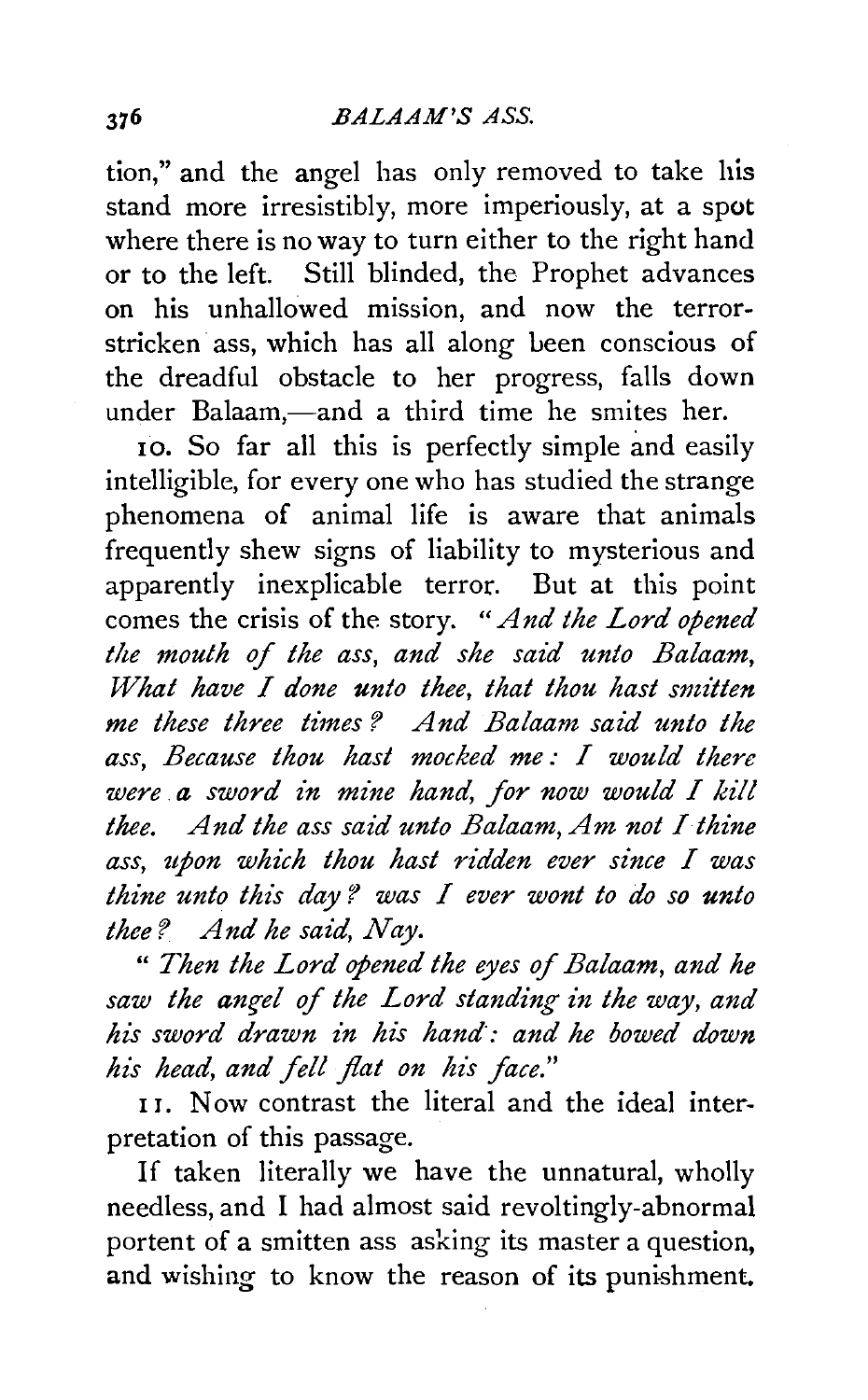The presence of the two servants, and of the elders of Moab and Midian, is not noticed. No mention is made that they were even aware of anything remarkable, and during the remainder of the story no allusion, however remote, is made to the speaking ass. Without one particle of astonishment, without the faintest expression of surprise, the master of the ass explains why he had struck her, and is only sorry that accident prevents him from doing her a worse injury. She then pleads her former character and past services, which her master frankly admits; and then the angel intervenes.

12. Now I hardly hesitate to say that the entire circumstances and context of the narrative shew that the Semitic writer neither did attach, nor could have attached, any importance to what may be called the mere outward machinery of his story, and that he is intent, not on describing a marvel, but on teaching a lesson. And if so—if, writing in the ordinary and perfectly familiar Semitic style, which as much as possible throws every image into the concrete and every lesson into allegory or narration ; if, accustomed by his Semitic habits of thought to see and recognize but little distinction between the providential and the miraculous ; if, being perfectly familiar with the talking trees and animals which have always entered into Oriental parables-he wished to convey the story of an awakening conscience—the incidents which reveal to an erring soul that its ways are not pleasing to the Lord,—the omen which should bring home to it the awful conviction that even the unintelligent creation around it seems more conscious of, more sensitive to, God's presence and to VOL. I. 25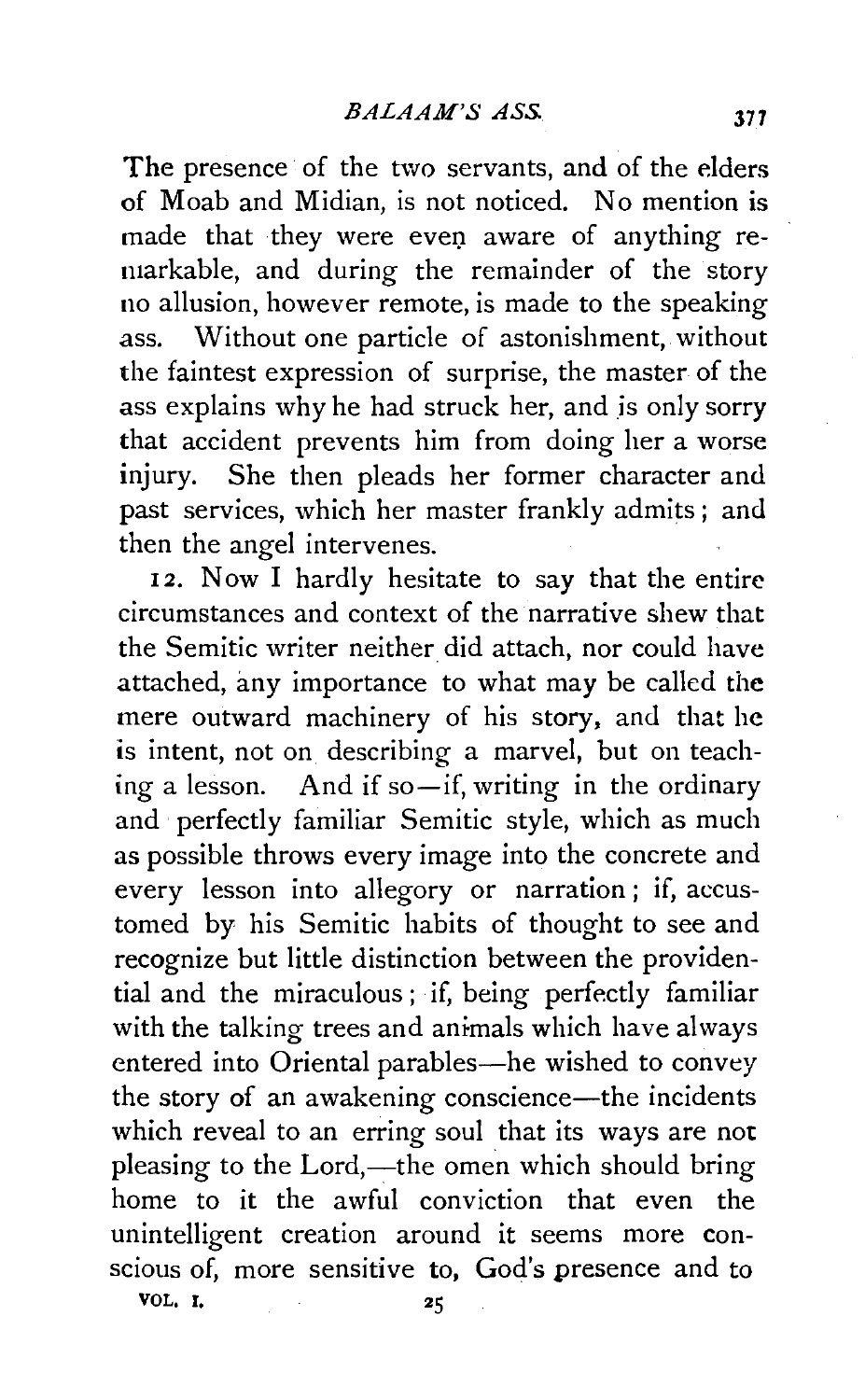the majesty of God's offended law than itself:then I maintain that it would have been impossible for the writer more powerfully-because it would have been impossible for him in a manner more startling from the very simplicity-to shew how it ·came home to Balaam's heart that there was .an awful meaning in what occurred, how conscience reasserted its majesty, how he became aware that an angel of opposing mercy stood right in his path, to warn, to punish, haply even to save him ere it was too late. A spirit is before him. He can distinguish the very waving of his apparel; he can no longer mistake the flash of his sword for the hot sunshine that streams through the leaves of the vines. His eyes are opened with that great glare of unnatural illumination which so often fofiows the commission of a great act of sin. His soul is frozen and stunned as it realizes the dread of an Avenging Presence.

13. If it be thus regarded the strange incident falls in quite naturally—even with a certain sublimity in its antique form of allegory- into anarrative which is peculiarly rich in solemn considerations. To pursue the story and to point its further lessons would be a very pleasant and perfectly easy task, but is no part of my object : that object is to remove a needless stumbling-block and to take from the hands of scepticism an irreverent and unavailing jest. It is quite possible that hundreds of honest believers, trained in unquestioning and obstinate traditions, may fail to accept the point of view which I have offered. They will think that the truth of religion and"the majesty of revelation are robbed of something by such methods of interpretation. They will prefer to believe that the ass really spoke